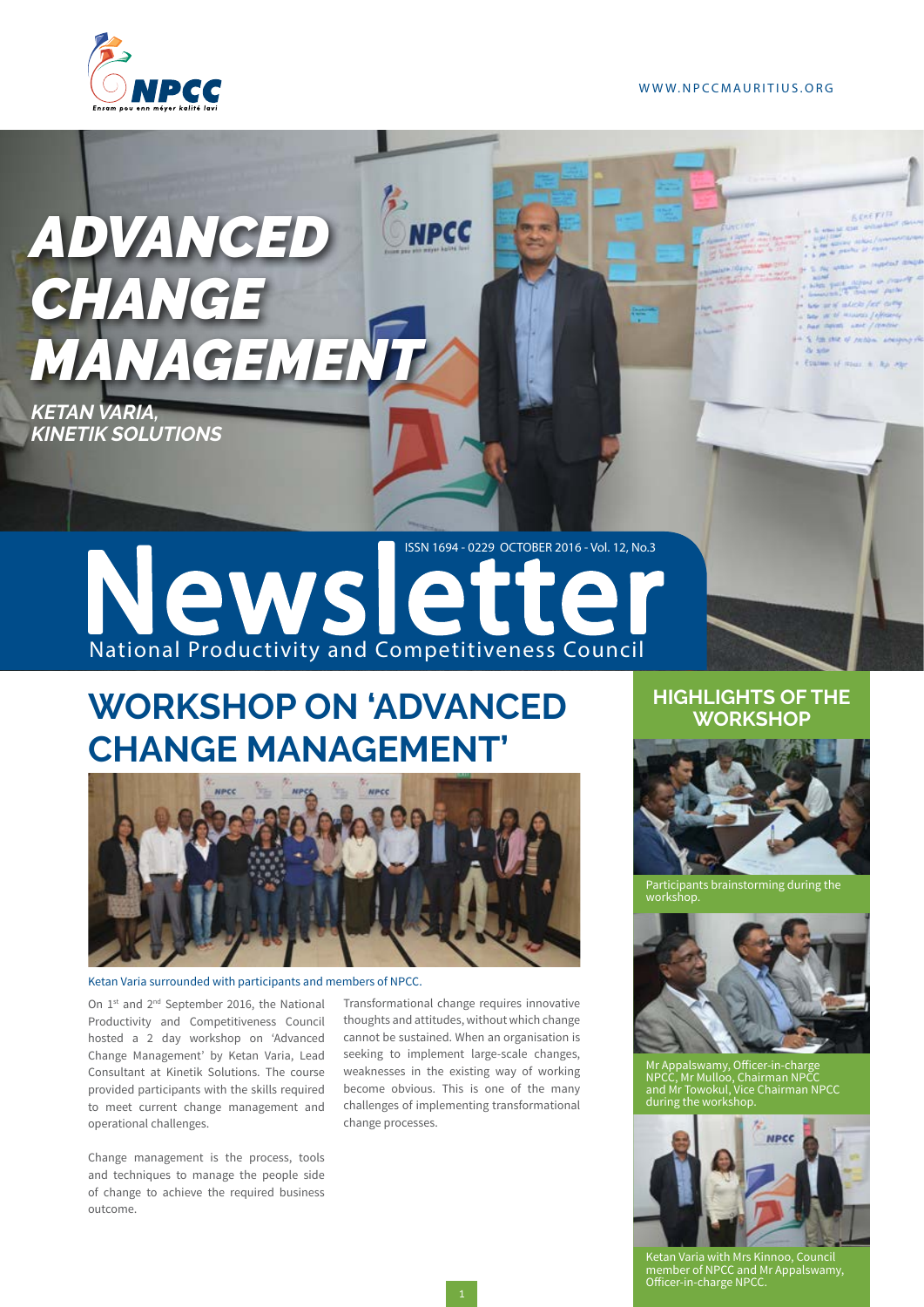



## **WORKSHOP ON 'ADVANCED CHANGE MANAGEMENT'**

Continued...

## **KETAN EMPHASISED ON THE TOOLS OF TRANSFORMATIONAL CHANGE:**

- **1. Examining the dimensions of value: Capturing customer perceptions and understanding the goal of new changes**
- **2. Understanding the importance of clear-outs: Vital practices for renewing both information and materials in an organisation**
- **3. Using the RACI tool: A framework for establishing and communicating who does what in any change programme**
- **4. Establishing a system of continuous review: Setting up daily, weekly, monthly and quarterly checks of an organisation's practices**
- **5. Managing high performance teams: Creating and dismantling high performance teams in change operations**
- **6. Problem-solving using TRIZ: An innovative tool that offers low-cost solutions to issues arising in change programmes**
- **7. Developing your systems thinking: Better understanding what impacts in complex transformation, especially in difficult cases**
- **8. Failing faster and learning quickly: Piloting end-to-end processes to identify and resolve problems as fast as possible.**

## **HIGHLIGHTS OF THE WORKSHOP**



### BACKGROUND OF KETAN VARIA

Ketan Varia is the founder of Kinetik Solutions (www.kinetik.uk.com), and has over 25 years of Management and Consulting experience. Ketan Varia started his consulting career at Ernst & Young. He is focused on leading strategy and improvement teams within an operational context. He is also an executive mentor. Ketan Varia's passion is in helping organisations implement sustainable operational change, that will deliver measurable, long term benefits to their bottom line. He has led over 30 change assignments, across ten countries globally including Brazil, China, Sri Lanka and Australia, for a variety of FT Global 500 companies. His extensive experience includes change management projects with ADP, British Airways, BAE, EMI Music, Hertz, Government Office for National Statistics, Government Department for Work and Pensions, Land Rover, Santander, several Public sector Hospital Trusts, Nations Trust Bank, Government Rail, Motorola and Xerox. Ketan was also a former non-executive director for a large London based hospital where he sat on their Audit and Governance & Risk Committees.

Ketan Varia is a Chartered Engineer, a Fellow of the Royal Society of Arts and a Fellow of the Institute of Operational Management. He is an engineering ambassador to schools, and also a voluntary mediator.

Ketan Varia has recently released a book for managers and leaders involved in or contemplating, a change or transformation programme. It provides a practical and informed framework for dealing with problems during change.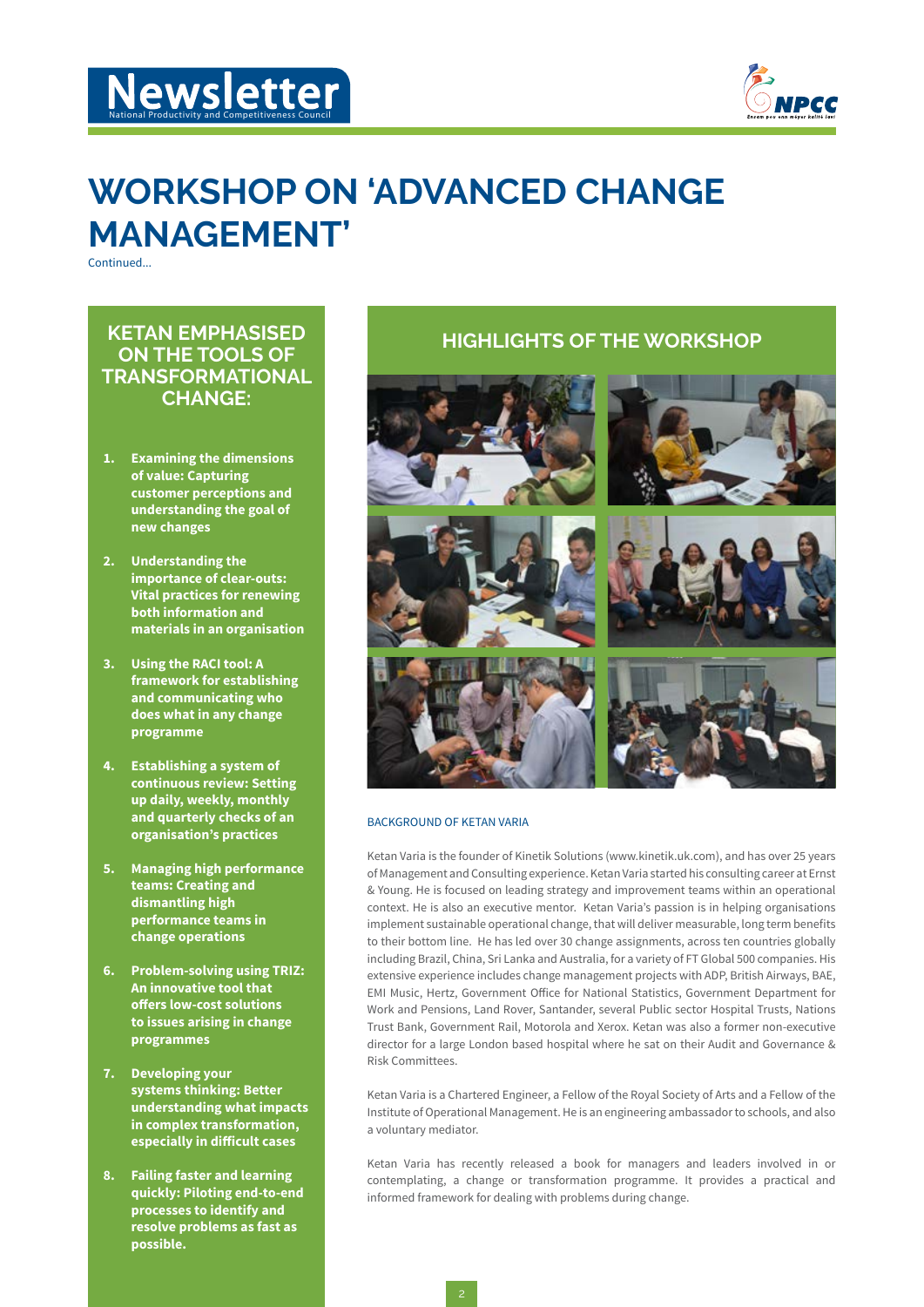

## **INTERVIEW WITH KETAN VARIA, KINETIK SOLUTIONS ON ADVANCED CHANGE MANAGEMENT**



### **What is Change Management?**

All large organisations, at some stage, are likely to go through a major change process; whether introducing a new IT system, implementing operational excellence, developing new products or reorganising into a new structure. Complex or large-scale change is often called transformational change. This change will lead to process overhaul, and change in the value provided to customer. It will likely impact substantial staff in the organisation. The change management process is to develop a robust plan and approach to make the transformation sustainable and deliver business benefits via an empowered team.

## **Why is Change Management important?**

Transformational change, however, can be particularly difficult to achieve. Without a consistent change management plan and leadership, the chance of failure is 60-70% (based on many studies over the last 15 years). While implementing transformational change, the opportunities to improve existing ways of working become apparent. Transformational change requires innovative thinking and a new mindset, without which the change cannot be sustained. Designing and implementing new processes is a key challenge as is supporting people through the change process. Having a well-honed change management approach is crucial to ensure the alignment of change programme. The main themes tend to be around organisational culture, the right methods for process change, stakeholder management and change leadership.

## **What is your opinion about Mauritius? How to motivate Mauritian institutions to continuously improve and embrace innovation?**

Mauritius, from my short visit, appears to have a good balance of drive, education, desire to improve with the added benefit of harmonious relationships among people from all backgrounds. From my little experience, Mauritian culture has diversity of population, yet an integrated outlook and mutual good will.

To embrace innovation and deliver productivity leaps, bold steps are required. In the effort to create a continuous improvement culture and embed new ways of thinking, there will be failure from which lessons will be learnt. This has to be tolerated and accepted as part of the path to success.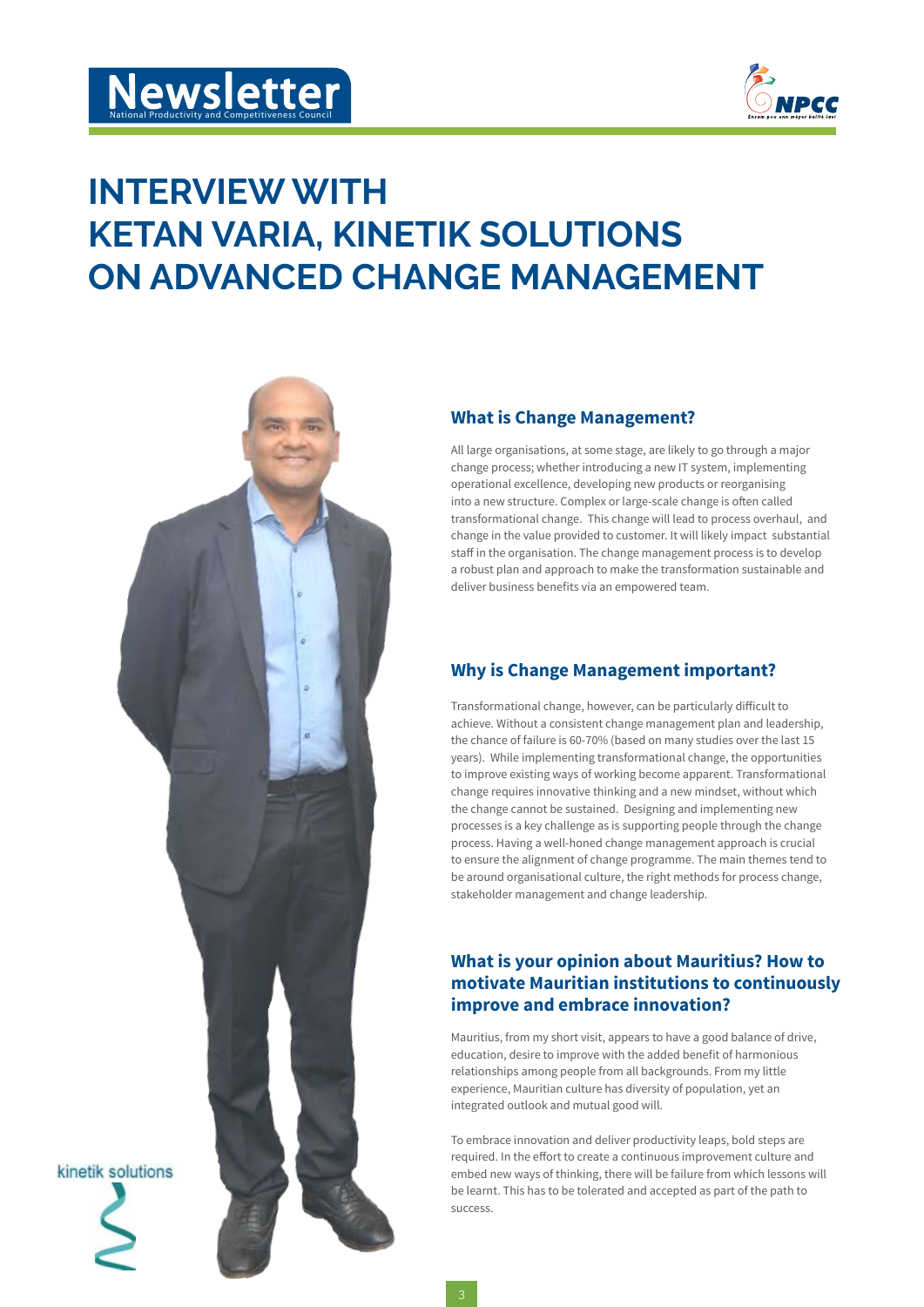



Sofan 93 E **BIALITY CIRCI** couvrimm  $HIIV2016$ 



SOFAP Ltd. Management expressing their appreciation to the participants at their First Quality Circle Convention

## **SOFAP LTD. EMBARKS ON THE QUALITY JOURNEY FOR SUSTAINED GROWTH**

SOFAP Ltd., one of the leading companies in the local paint manufacturing sector, has decided to adopt one of the most widely used quality tools to embark on the quality journey in order to respond to the fierce competitive environment and remain among a leader in the sector.

For about one year, the National Productivity and Competitiveness Council has been collaborating with SOFAP Ltd. in view of establishing quality circles in the organization. Thirty employees from production operatives, sales and marketing, and administration were trained on quality circle tools. For most of them, it was a very enriching and insightful experience to be exposed to such tools as problem definition, nominal group technique, data collection, analysis, pareto chart, fishbone diagram and gantt chart .They were further taught how to relate these to their real work situation to identify problems and eventually implement solutions to solve these problems.



EMPLOYEES FROM PRODUCTION OPERATIVES, SALES AND MARKETING, AND ADMINISTRATION<br>WERE TRAINED ON QUALITY TOOLS EMPLOYEES FROM PRODUCTION<br>OPERATIVES, SALES AND<br>MARKETING, AND ADMINISTRATION<br>WERE TRAINED ON QUALITY TOOLS<br>USED IN QUALITY CIRCLES.

Six cross departmental teams were constituted and they had to identify projects that would increase the efficiency of their different operations and also how to delight their internal and external customers. On 14th July 2016, these teams presented their projects and their achievements to the management and their colleagues at the First Quality Circle Convention organized by SOFAP Ltd. The teams were very innovative in their approach and their presentations touched issues such as reducing the time gap from ordering to delivery of finished products, reducing waiting period for walk-in customers, improving sub-store management, reducing colourrelated complaints and reduction in the amount of credit note.



The team which presented the most outstanding project with Jury members and NPCC facilitators

For the management of SOFAP Ltd, the outcome of establishing quality circles and this First Quality Circle Convention is very positive as they enabled the consolidation of the team spirit, openness and willingness of staff members to share information between the different departments since they had to collaborate in the different projects. Management appreciated also the participation and dedication of employees and their contribution towards implementing solutions to boost profitability of the organization. Employees on their part expressed their appreciation to be empowered through quality circles and to participate in the convention as they were given the opportunity to contribute through their expertise and ideas to improve the performance of their organization.

Quality circles enabled them to broaden their skills with new tools, expose their hidden talents such as leadership and communication skills, and received the recognition of their colleagues for their contribution to the betterment of SOFAP Ltd.



Emerald Team presenting project to audience at convention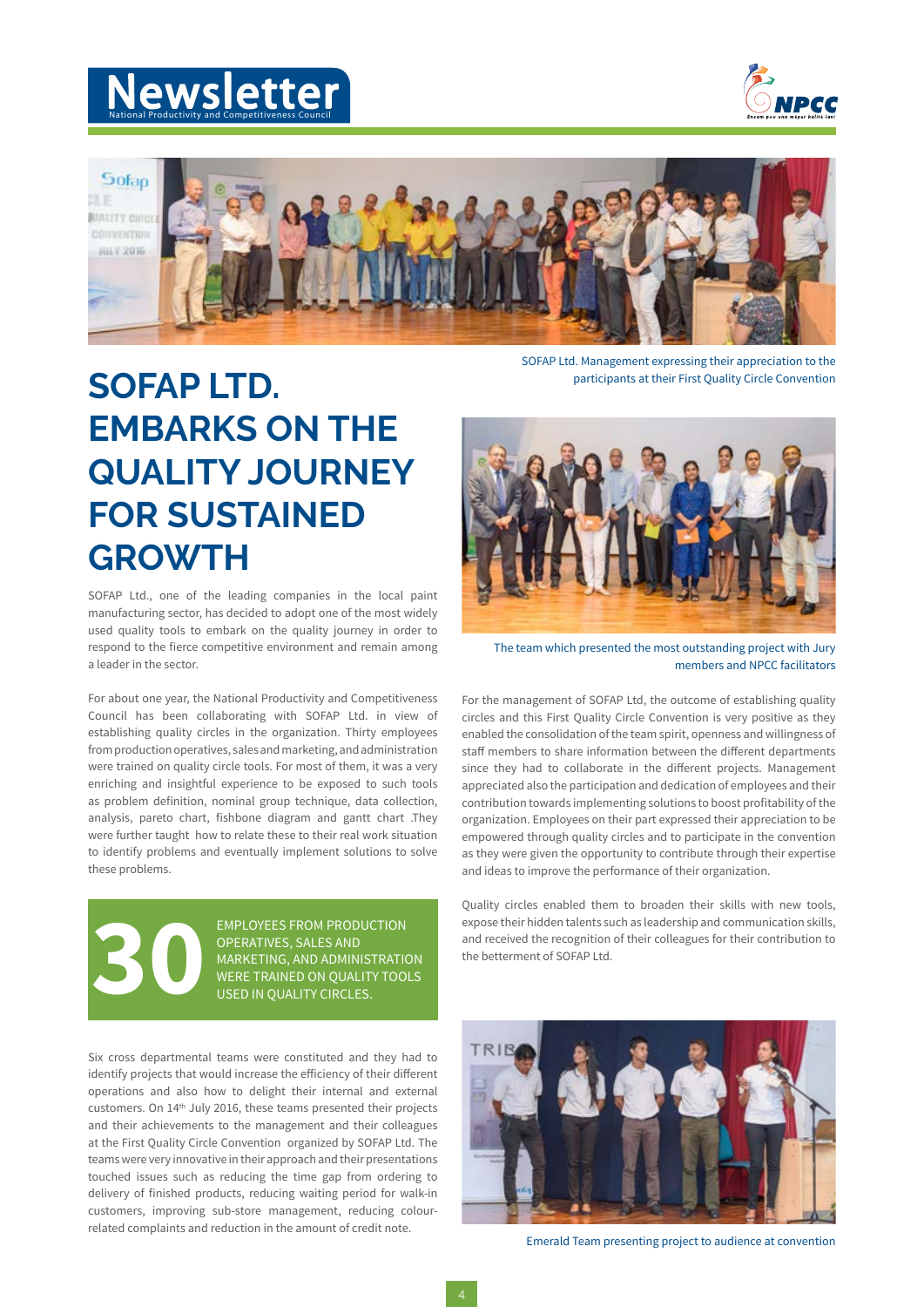# **Newsletter**



## **RECENT ACQUISITIONS IN THE KNOWLEDGE CENTER**



Author: Statistics Mauritius Title: Digest of Productivity and Competitiveness Statistics 2015. Publisher: Port Louis, Statistics Mauritius, 2016 Source:http://statsmauritius.govmu.org/English/StatsbySubj/Documents/PRODUCTIVITY%20and%20 COMPETITIVENESS/Digest\_Prod\_Competitiveness\_2016.pdf



Author: Statistics Mauritius Title: Productivity and Competitiveness Indicators 2005-2015 Publisher: Port Louis, Statistics Mauritius, 2016 Source:http://statsmauritius.govmu.org/English/Publications/Pages/Prod-and-Comp-Indicators-2005-2015.aspx



Author: DUTTA, Soumitra; LANVIN, Bruno; WUNSCH-VINCENT, Sacha (editors) Title: The Global Innovation Index 2016: Winning with global innovation Publisher: Cornell University, INSEAD, World Intellectual Property Organization, 2016 Source: https://www.globalinnovationindex.org/gii-2016-report



Author: VISCO, David Title: 5S made easy: a step-by-step guide to implementing and sustaining your 5S program. Publisher: Boca Raton, FL, CRC Press, 2016. 100p., ill., ref.



Author: MALLORY, Richard E. Title: Quality standards for highly effective government. Publisher: Bloomington, IN, Trafford Publishing, 2014. 98p., ill.



Author: STRODTBECK, George K. III Title: Making change in complex organizations. Publisher: Milwaukee, WI, ASQ Quality Press, 2016. 136p., ill., ref.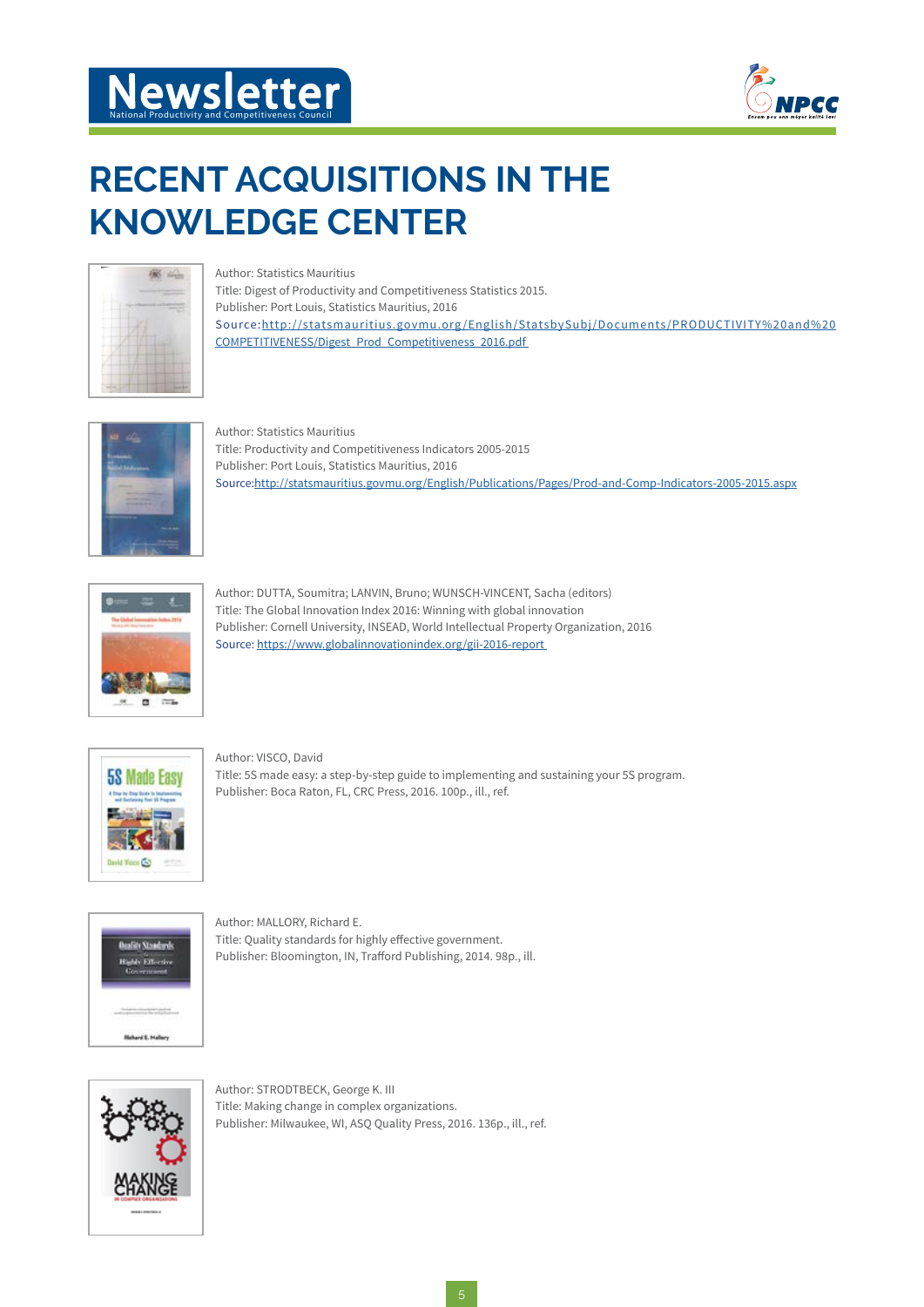# National Productivity and Competitiveness Council



## **HIGHLIGHTS: MAURITIUS BUDGET 2016-17**

The budget 2016-17 was presented by the Hon.Pravind Jugnauth, Minister of Finance and Economic Development on 29th July 2016. The budget is entitled 'A New Era of Development' and focuses on the strategies to foster the socio economic growth in the country:

**FOSTERING A WAVE OF 2012 12:25 PM 2014** 

- Suspension of the payment of trade fees for licences of Rs 5,000 and below, for a period of three years for all SMEs, except those engaged in activities such as gambling, and sales of liquor and cigarettes
- **Fiscal Incentives**
- Setting up of National SME Incubator Scheme to support and mentor young entrepreneurs
- Setting up new industrial parks
- Conversion of DBM Industrial Zone at Coromandel into a modern integrated SME industrial park
- Improving access to finance

**CREATING MORE JOB OPPORTUNITIES FOR ALL**

- Enlistment of 4,000 persons under the National Skills Development Programme for training in technical skills
- Training of 1,200 seafarers for cruise jobs and in shipping companies Exemption from payment of income tax by seafarers
- Allowing training levy to be used for meeting consultancy costs in the training of staff in new technologies.
- Placement of 200 trainee engineers in public sector bodies
- Employment of 2,000 unemployed under the YEP
- Filling 7,200 vacancies and new posts in the civil service
- Reinforcement of the legal framework for the Technical and Vocational Education and Training (TVET)
- Setting up of a Skills Development Authority



**ENTERING A NEW ECONOMIC CYCLE EXPORTS AND PRIVATE INVESTMENTS** 

- 
- 
- 
- 
- 
- 
- 
- 

**FUNDAMENTALLY REFORMING BUSINESS**<br>
FACILITATION AND EXPANDING<br>
ECONOMIC HORIZONS

- Cut drastically the time taken to deliver Building and Land Use Permits (BLPs)
- Reviewing of Property Development Scheme and amendment of PDS regulations
- Setting up of an e-licensing platform to provide a single point of entry for applications for permits and licences
- Amendment of Investment Promotion Act to authorise the BOI to issue the necessary clearances and approvals for a business to start operation in cases where the statutory deadlines for processing applications have lapsed
- Introduction of the Regulatory Sandbox Licence in Mauritius
- Allowance to noncitizens, registered with the BOI, subject to security clearances, to acquire apartments and business spaces in buildings
- Revival and finalisation of negotiations with New Delhi on the Comprehensive Economic Cooperation and Partnership

Mauritius to reduce transaction costs and boost e-commerce

• Operationalization of the Information Highway for sharing of

**MOVING TOWARDS A FULLY-FLEDGED 4 DIGITAL SOCIETY**

- Setting up National e-commerce platform by MEXA to connect consumers from the rest of the world directly to exporters
- Enhancing human capital and digital literacy

information among public sector agencies

- Major investments undertaken to improve connectivity and bandwidth
- Investment to provide high speed broadband to Internet Service Providers through its island-wide fibre optic cable network.

Agreement (CECPA) including a Preferential Trade Agreement

- Continue to build on Africa strategy for the establishment and management of Special Economic Zones
- Setting up of an Embassy in Riyadh and a Consulate in Jeddah
- Opening of a consulate in Reunion Island to further facilitate trade and business relationships

### Industrial Property Framework

- Introduction of a consolidated Bill to modernise the Industrial Property Framework and consolidate the institutional arrangement to administer Industrial Property
- Adherence to a number of the World Intellectual Property Organisation (WIPO) Patent Cooperation Treaty , the Hague Convention and the Madrid Protocol to facilitate the registration of Patents, Trademarks and Industrial Designs.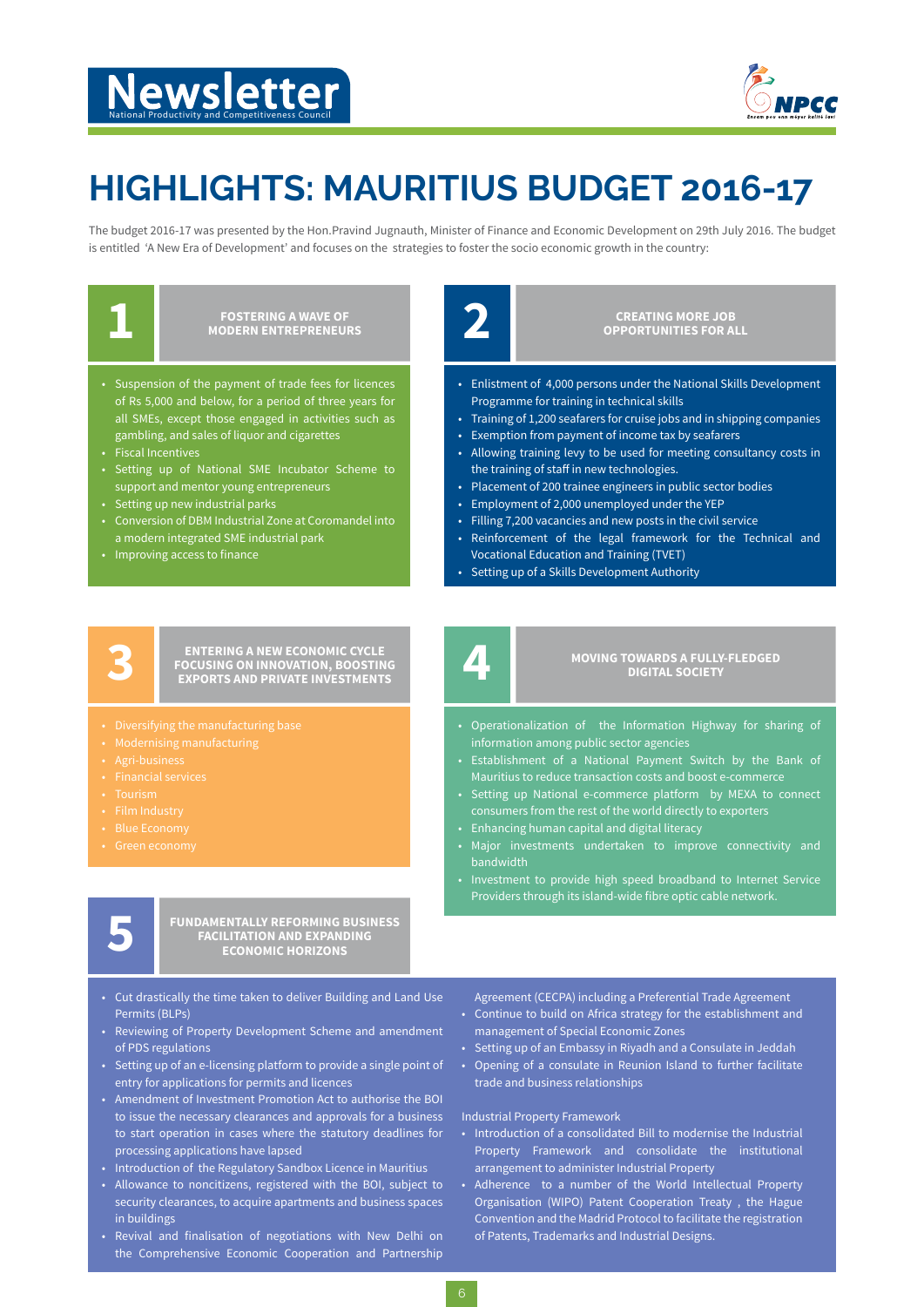# National Productivity and Competitiveness Council



## **BUILDING THE INFRASTRUCTURE THAT FITS**

- Introduction of Metro Express mass transit system
- Construction of Victoria terminal and space to accommodate 1000 hawkers
- Construction of 3 Smart Cities and the Heritage City
- Construction of Phoenix-Jumbo-Dowlut roundabouts and A1M1 Bridge linking Coromandel to Soreze
- Setting-up of a new Integrated Government Clearance Centre in the cargo village and construction of a modern Airport Control Tower
- Investment in a sub- station in the airport vicinity to cater for cargo and free-port power requirements
- Setting-up of a Regional Aviation Training Academy
- Cargo Handling Corporation Ltd
- Earmarking 35 hectares of reclaimed land for petroleum storage
- Construction of a new petroleum port at Albion



## **ADDRESSING THE ROOT 8 CAUSES OF POVERTY**

- Introduction of a new scheme under which every adult on the Social Register will be entitled to a monthly subsistence allowance based on a minimum threshold of Rs 2,720 with a maximum threshold of Rs 9,520 for a family of two adults and three children
- Cash award for successful completion of studies at different levels for students coming from less fortunate families
- Increase in monthly grant under crèche voucher scheme
- Pilot project for integrated academic teaching and community engagement in 5 ZEP schools
- Increase in meal allowance for students attending ZEP
- Decent housing
- Special needs children
- Monthly rental allowance for victims of accidental fire
- Increase in Funeral grant
- Restructuring of National Empowerment Foundation
- Setting up of a National CSR Foundation managed jointly by public and private sector

**ENSURING MACROECONOMIC STABILITY AND 10 SOUND PUBLIC FINANCES**

- Tax administration reforms
- Tax Policy
- Income tax measures
- Pension reforms

## **LIFTING THE QUALITY OF LIFE FOR 7 ONE AND ALL**

• Waste Management • Health Care • Education • Youth and Sports • Arts, Culture and Leisure • Reforming the Gambling

• Consumer Protection

- Water Supply
- The Judiciary
- Mauritius Police Force
- Safe city
- Combat against drugs Strengthening the law and
- order infrastructure • Road Safety
- 
- Environment
- 
- 

## **LAUNCHING A MAJOR PUBLIC SECTOR REFORM PROGRAMME**

Sector

- Merging of organisations supporting institutions in the SME sector, namely, SMEDA, Enterprise Mauritius and National Women Entrepreneur Council
- Merging of organisations managing the public sector real estate assets, namely, the SPDC, BPML, SLDC, the Belle Mare Tourist Village Ltd, Le Val Development Ltd and Les Pailles Conference Centre Ltd
- Review of role and functions of National Computer Board
- Merging of Central Informatics Bureau, the Central Information Systems Division and the IT Security Unit
- Merging of the Information Communication Technology Authority (ICTA) and the Independent Broadcasting Authority (IBA)
- Incorporation of Registrar General Department into the MRA
- MRA will act as collecting agent for contributions to the NPF, NSF, HRDC training Levy and the Workfare Programme Fund
- Restructuring of the SIC Group
- Reorganisation of DBM to focus on creating and running SME parks and managing government financing schemes for micro enterprises and small establishments
- Merging of MHC and NHDC
- Merging of the National Art Gallery and the Mauritius Museum Council
- Reorganisation of National Development Unit along with the thirty-five Citizens Advice Bureaus
- Forecasting department at Statistics Mauritius
- Transformation of the Department of Civil Aviation into a Civil Aviation Authority
- Grouping of all Welfare Funds under one roof to provide a common set of facilities for all
- Revamping of The Town and Country Planning Board into a modern National Planning Commission with wider functions
- Restructuring of the National Transport Authority, the Road Development Authority and the Traffic Management Road Safety Unit
- Reengineering The Public Sector Efficiency Bureau and located in the Ministry of Finance and Economic Development
- Restructuring of Technical Division of Ministry of Public Infrastructure to focus on implementation of large and complex projects
- Line ministries will be able to procure services of consultants and contractors for projects up to Rs 25 Mn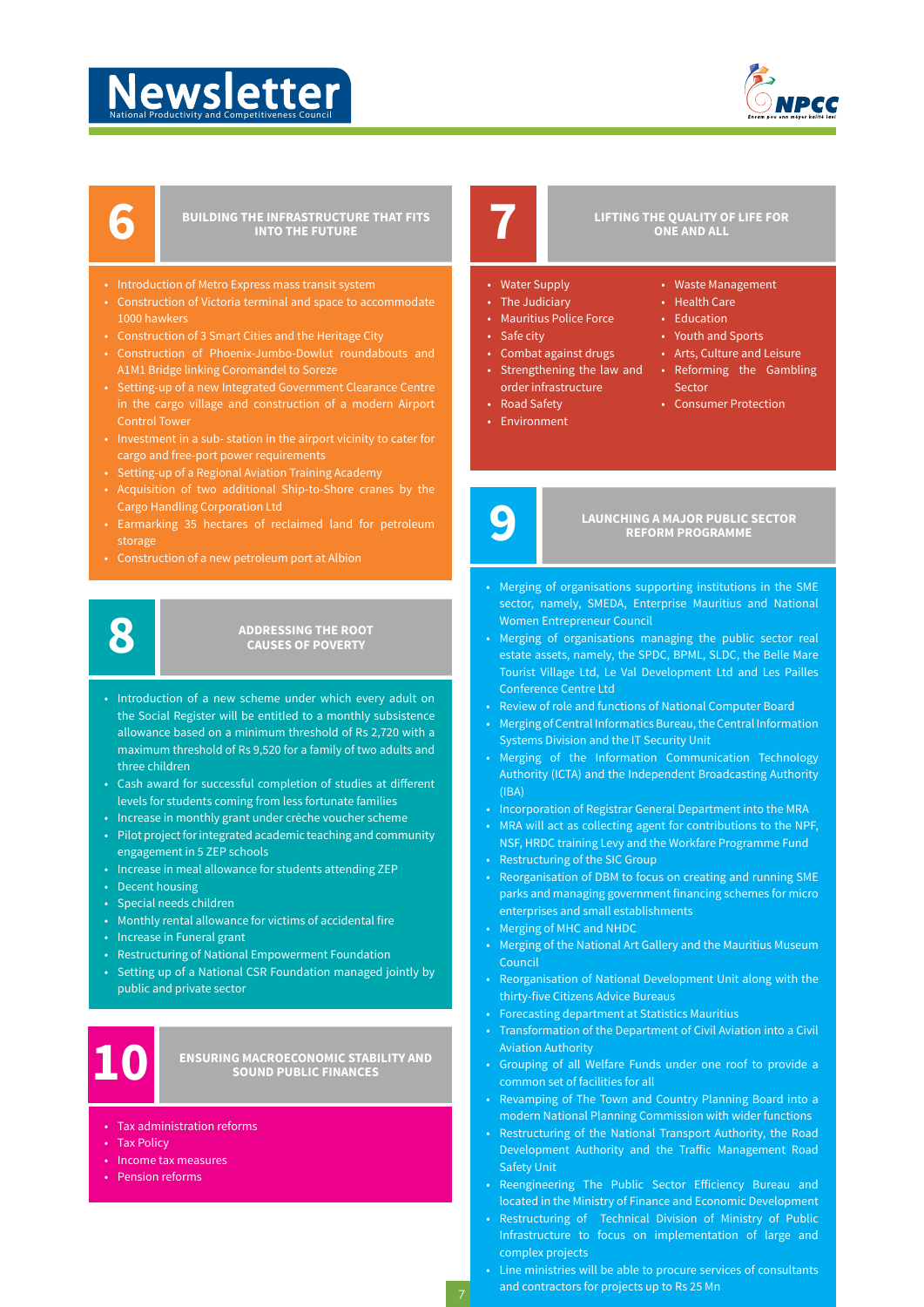

## **GREENING THE MAURITIAN TOURISM INDUSTRY**

"Greening the Mauritian Tourism Industry" project initiated by the Association des Hotels de Charmes is a three phase project aiming at facilitating Small Medium Hotels (SMH) to obtain eco labels and help SMH reposition itself in the tourism marketplace as a "green" destination. The objective of the project is to support the sustainable development of SMH and assist them in their greening process.



the Mauritian Tourism Industry" project. Thirty small and medium hotels participated in the project, eighteen in Mauritius and twelve in Rodrigues. The Gap analysis assessed the current sustainability level of each SMH and endeavored to offer recommendations for sustainability development of SMH by addressing identified gaps.

A Gap Analysis was conducted by the NPCC within the "Greening

The overall gap analysis project was conducted in two stages based on the Global Sustainable Tourism Council (GSTC) criteria. The first stage consisted of an online self-assessment of the sustainability status and the second stage consisted of an in-depth analysis of the sustainability status through on-site visits and face-to-face interview with senior management of SMH participating in the project and focused on 13 criteria such as energy conservation, water saving, cultural heritage and waste management among others.

## **Sustainability Score**

### **MAURITIUS**



Overall, both Mauritius and Rodrigues hotels received a low sustainability score mainly due to an absence of sustainable management policy, low inclusion of community, lack of promotion of cultural heritage, no local 'green purchasing policy, no recycling or reusing of waste, limited energy and water conservation initiatives, no

## **Energy Efficiency**

**MAURITIUS**



### **RODRIGUES**

### **Overall Score of Hotel in Rodrigues**



calculation of carbon footprint or transport related carbon footprint, no waste water recycling, no composting or recycling of waste, disposal of harmful chemical with other waste, and limited initiatives to promote conservation of biodiversity, ecosystems and landscapes.

### **RODRIGUES**

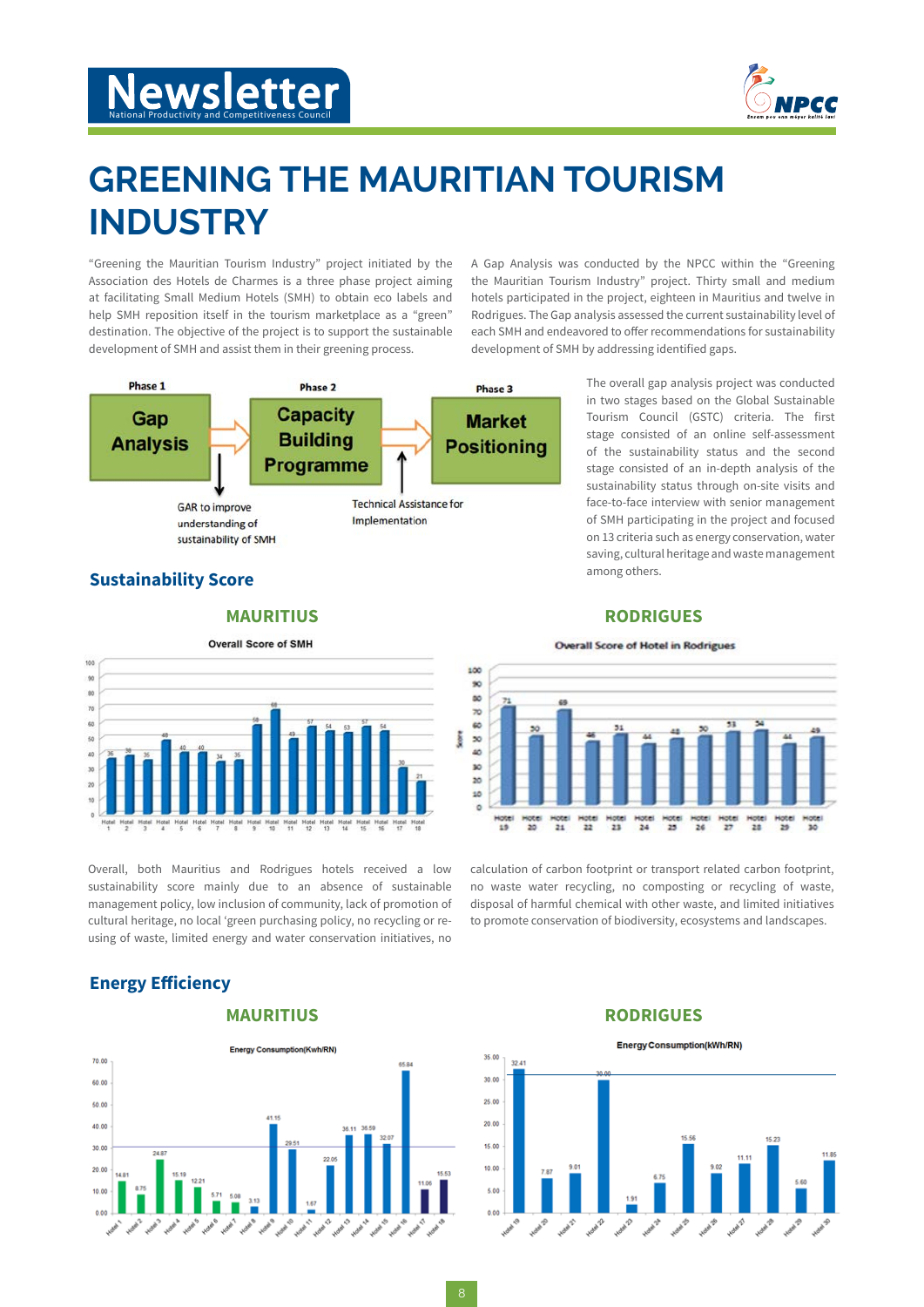



The gap analysis showed that on average hotels from Mauritius are consuming more energy per guest night than the benchmarked level. A lack of information about energy efficiency systems and best practices on energy efficiency has been found to be the major barrier to investmenting in energy efficient systems by hotels. This is also the case with renewable energy systems such as solar panels, most small and medium hotels are unaware of the renewable energy scheme that is being proposed by the CEB. Most Hotels from Rodrigues

### **Water Usage**

### **MAURITIUS**



Hotels in Mauritius show great variation in their water consumption. On average three star hotels use more water and are consuming more than the benchmark compared to two star hotels. Water consumption increase is also consistent with the increase in the number of rooms. Hotels with no star rating have the lowest water consumption offering Island however have low energy consumption per room night and energy consumption is below the benchmark. The Gap analysis also showed that hotels in Rodrigues are more environmentfriendly and have already integrated renewable energy technologies such as solar panels to power the hotels, solar lamps to light pathways and solar air conditioners are also being used in some hotels.



the least number of rooms to guests. Rodrigues on average consumes less than the benchmarked level per room night with the exception of two hotels. All hotels in Mauritius and Rodrigues are not using low flow or aerators which are the most water efficient taps and shower heads. Few hotels have dual flush systems for toilets.

### **Waste Management**

### **MAURITIUS**



Waste Generation per Guest Night(KG)

Hotels were compared with the benchmark for tropical countries. To be classified as satisfactory waste generation per guest night should be between 0.29-0.30 kg/GN. From the graph, it can be observed that most of the hotels are generating more waste than the benchmark amount. Overall waste generated is not segregated or recycled only two hotels

### **RODRIGUES**



Waste Generation per Guest Night (KG)

recycle plastic with the majority of wastes going to the landfills. Hotels in Rodrigues however, generate less waste than the benchmark and food wastes are either composted or used as animal feed in farms.